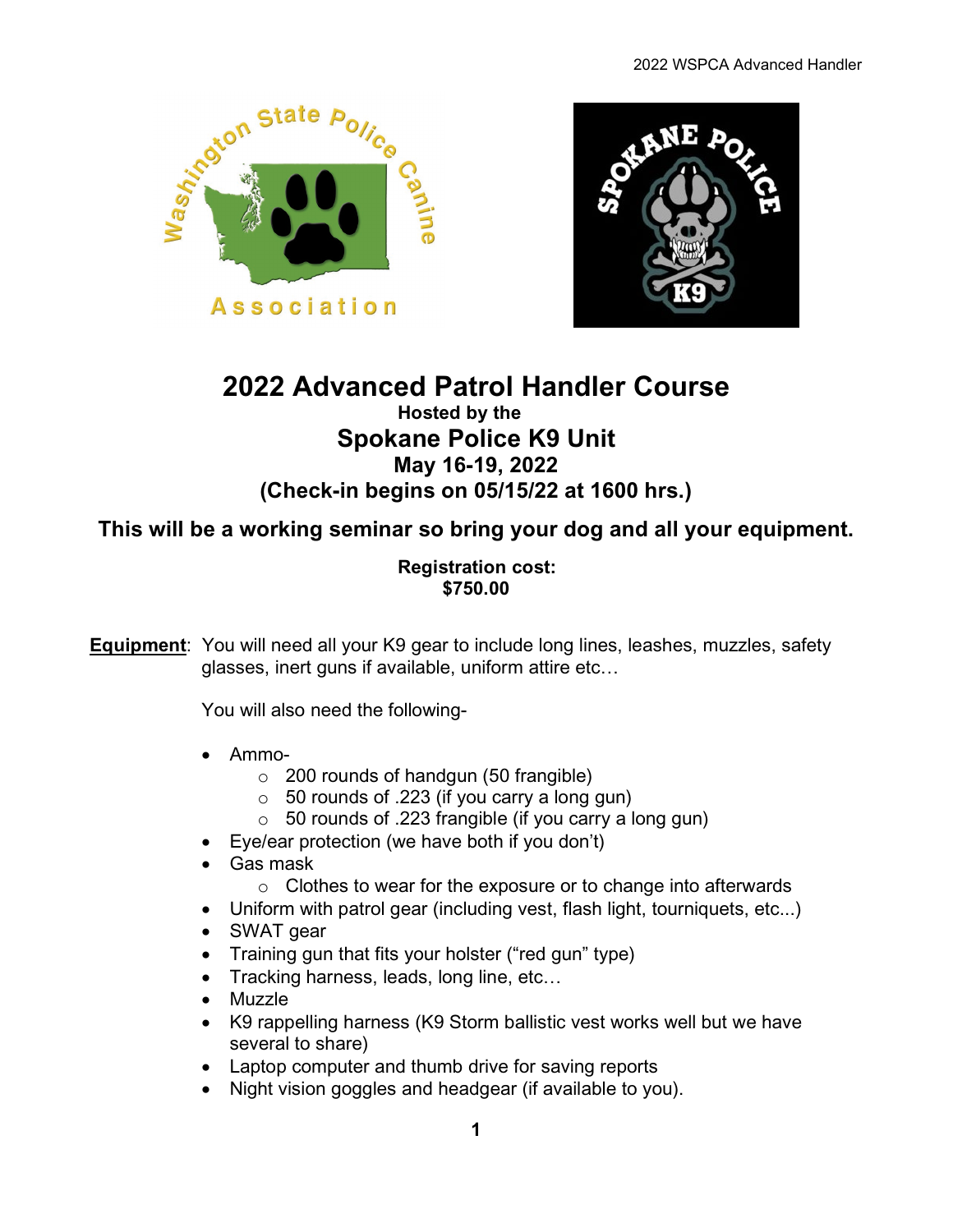#### **Meetings**: An all hands-on deck meeting is scheduled for **1700 hrs. on 05/15/22.**

There will be short briefings prior to the start of each training day to cover questions and expectations for the exercises.

- **Training:** Training will include but is not limited to:
	- Each team will receive instruction and exposure to tactical firearms scenarios with their K-9, multiple forms of decision-based firearms training, and instruction and exposure to multiple forms of indoor live-fire under the guidance of K-9 and Firearms instructors.
	- Handlers will receive instruction and participate in discussion regarding the best techniques to document K-9 deployments and training. Handlers will be writing reports based on training scenarios throughout the course.
	- Legal updates to cover recent law changes in the state of Washington.
	- Teams will be exposed to numerous realistic searching and tracking scenarios. Scenarios will be challenging and will provide future guidance towards their handling and decision-making skills.
	- Classroom training on how to integrate K-9 into the SWAT arsenal.
	- Each team will receive training and participate in multiple dynamic entries in a SWAT environment, including flash-bang deployments.
	- Each team will receive training and participate in scenarios deploying their K-9 in conjunction with multiple less-lethal options.
	- Each team will participate in multiple scenarios in K-9 tracking for high-risk suspects with a SWAT team and in patrol-based settings.
	- Each team will participate in scenarios deploying their K-9 to search structures in conjunction with a SWAT team.
	- Each team will participate in scenarios deploying their K-9 to search in a gas filled multi-storied structure.
	- Handlers will receive instruction and participate in scenarios integrating Defensive Tactics with their K-9.
	- There will be tactical first-aid instruction, which will then be incorporated into scenarios.
	- Each team will be exposed to rappelling from a multi-story structure.
	- Each team will be exposed to searching with drones and using night vision goggles.
- **Quarry:** Quarries wishing to attend must confirm your spot as a quarry by contacting Paul Buchmann at (pbuchmann@spokanepolice.org). There is currently no financial assistance for quarries.
- **Hotel:** There are multiple hotels in the area. Contact us if you need assistance in selecting a hotel. There is not a designated host hotel.